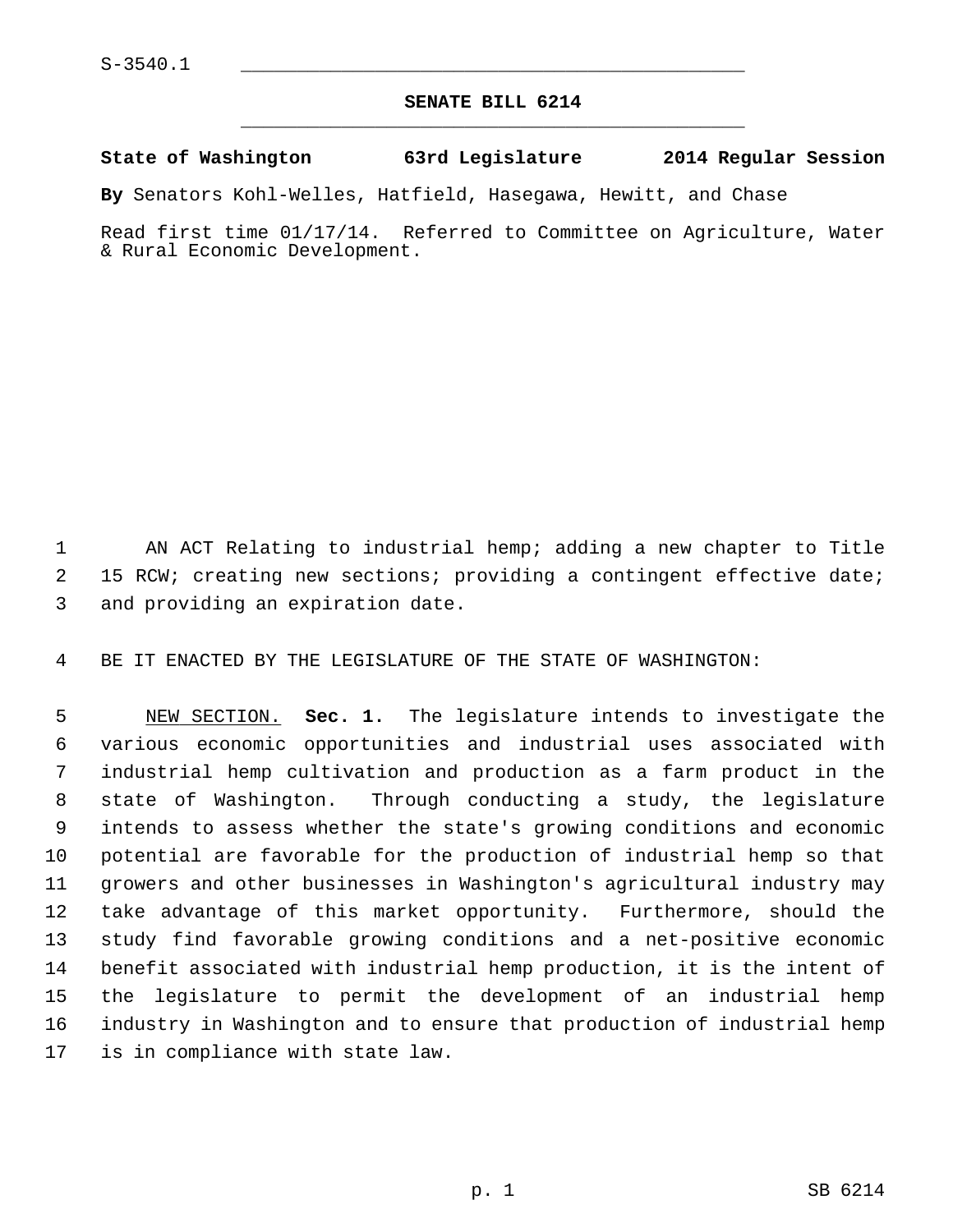1 NEW SECTION. **Sec. 2.** The definitions in this section apply 2 throughout this chapter unless the context clearly requires otherwise.

 3 (1) "Agribusiness" means the processing of raw agricultural 4 products, including but not limited to timber and industrial hemp, or 5 the performance of value-added functions with regard to raw 6 agricultural products.

 7 (2) "Grower" means any person or business entity licensed under 8 this chapter by the director as an industrial hemp grower.

 9 (3) "Hemp products" includes all products made from industrial hemp 10 including, but not limited to, cloth, cordage, fiber, food, fuel, 11 paint, paper, particle board, plastics, seed, seed meal and seed oil 12 for consumption, and certified seed for cultivation, if the seeds 13 originate from industrial hemp varieties.

14 (4) "Industrial hemp" means all parts and varieties of the plant 15 cannabis sativa, cultivated or possessed by a licensed grower, whether 16 growing or not, that contain a tetrahydrocannabinol concentration of 17 point three percent or less by weight, except that the THC 18 concentration limit of point three percent may be exceeded for licensed 19 industrial hemp seed research.

20 (5) "Records" means all commercial documents related to the 21 production of industrial hemp, including accounts, correspondence, 22 declarations, purchase orders, registers, seed invoices, and 23 tetrahydrocannabinol concentration analysis reports, including all 24 documentation required under this chapter and by any other state law 25 regarding the growing and cultivation of industrial hemp.

26 (6) "Tetrahydrocannabinol" or "THC" means synthetic equivalents of 27 the substances contained in cannabis sativa, or in the resinous 28 extractives of, cannabis, or synthetic substances, compounds, salts, or 29 derivatives of cannabis sativa or chemicals and their isomers with 30 similar chemical structure and pharmacological activity.

31 NEW SECTION. **Sec. 3.** Industrial hemp is an agricultural product 32 that may be grown, produced, possessed, and commercially traded in the 33 state in accordance with this chapter.

34 NEW SECTION. **Sec. 4.** (1)(a) The department shall establish a 35 licensing program to allow persons to grow industrial hemp in the state 36 of Washington as provided in this section.

## SB 6214 p. 2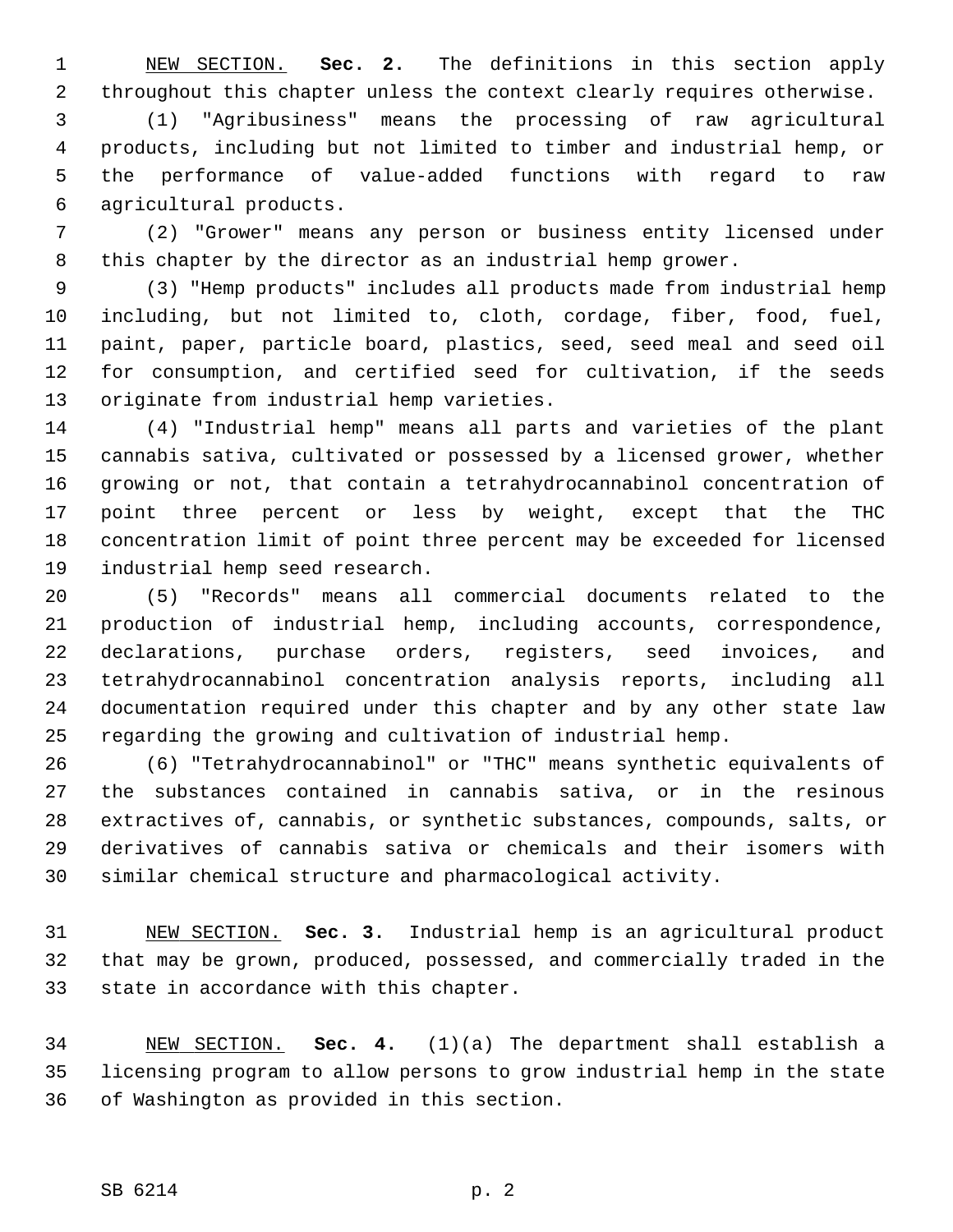1 (b) The licensing program must include an industrial hemp grower 2 license that allows any person or business entity to engage in the 3 production of industrial hemp for any purpose.

 4 (c) A license authorizes industrial hemp propagation only on the 5 land areas specified in the license.

 6 (d) A person with a prior felony drug conviction within ten years 7 of applying for a license under this section is not eligible for the 8 license.

 9 (2) Any person seeking to grow industrial hemp shall apply to the 10 department for the appropriate license on a form provided by the 11 department. At minimum, the application must include:

12 (a) The name and mailing address of the applicant;

13 (b) The legal description and global positioning coordinates 14 sufficient for locating the production fields used to grow industrial 15 hemp;

16 (c) A signed statement indicating whether the applicant has ever 17 been convicted of a felony or misdemeanor;

18 (d) Written consent allowing the department, if a license is 19 ultimately issued to the applicant, to enter onto the premises on which 20 the industrial hemp is grown to conduct physical inspections of 21 industrial hemp planted and grown by the applicant, and to ensure 22 compliance with this chapter;

23 (e) Any other information required by the department; and

24 (f) The payment of a nonrefundable application fee, in an amount 25 set by the department and used to offset the cost of administering the 26 licensure program.

27 (3) A license from the department is valid for a period of one year 28 from the date of issuance and may be renewed in successive years, but 29 may not be transferred. Each annual renewal requires the payment of a 30 license renewal fee.

31 (4)(a) The department shall, by rule, establish the fee amounts 32 required for license applications and license renewals allowed under 33 this section.

34 (b) All application and license renewal fees collected by the 35 department shall be deposited in the industrial hemp account created in 36 section 8 of this act.

37 (5) All records, data, and information filed in support of a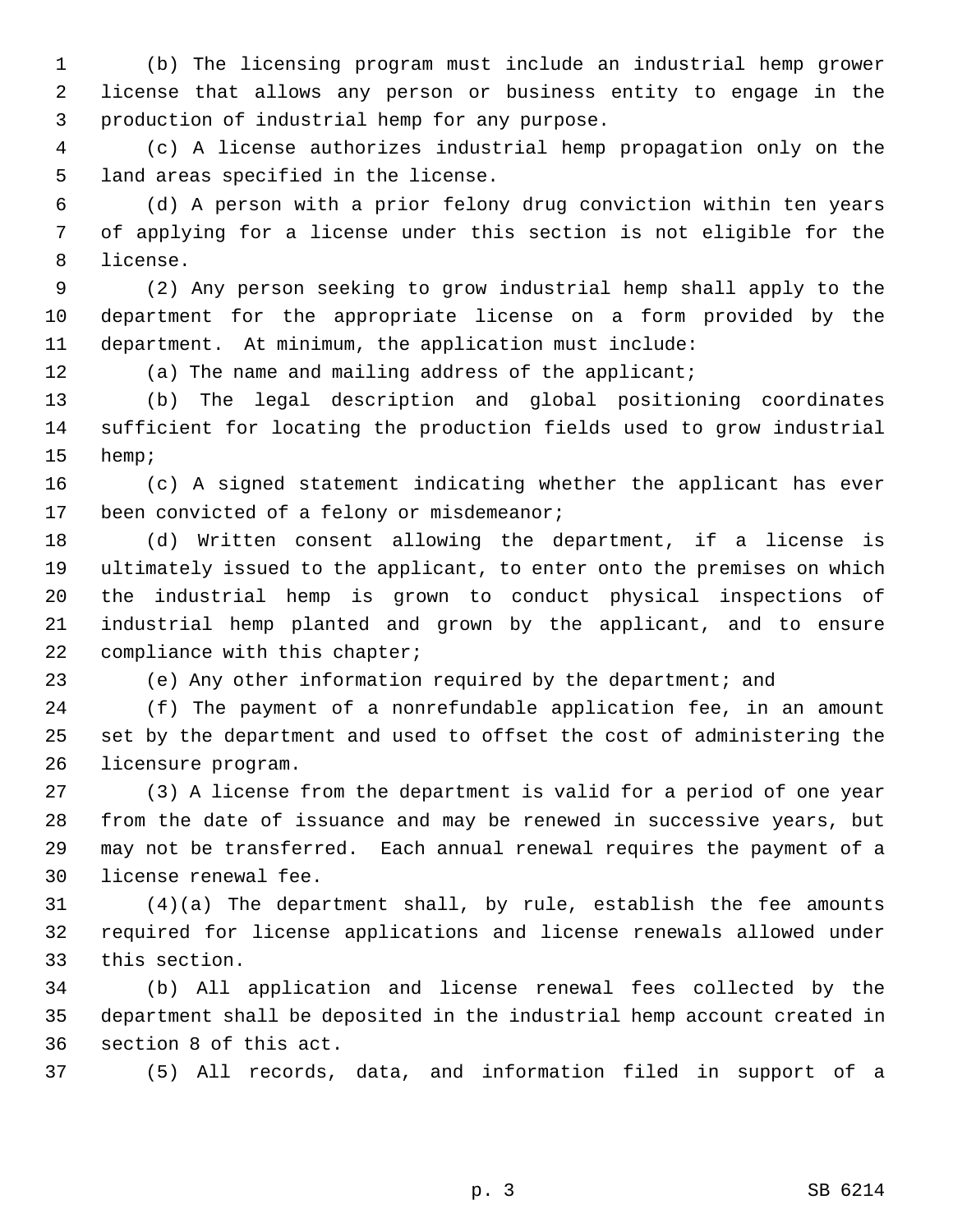1 license application shall be considered proprietary and subject to 2 inspection only upon the order of a court of competent jurisdiction.

 3 NEW SECTION. **Sec. 5.** (1) The department is responsible for 4 monitoring the industrial hemp grown by any license holder, and must 5 provide for random testing of the industrial hemp for compliance with 6 THC levels and for other appropriate purposes at the cost of the 7 license holder.

 8 (2) No more than two physical inspections per year may be conducted 9 under this section unless a valid search warrant for an inspection has 10 been issued by a court of competent jurisdiction.

11 (3) All testing for THC levels must be performed as provided in 12 this section and rules adopted pursuant to this section.

13 (4) The department, by rule, shall establish necessary testing 14 criteria and protocols for the purposes of this section.

15 NEW SECTION. **Sec. 6.** (1) A person must obtain an industrial hemp 16 grower license pursuant to section 4 of this act before planting or 17 growing any industrial hemp in this state. An industrial hemp grower 18 license holder who has planted and grown industrial hemp pursuant to a 19 valid grower license may sell industrial hemp produced by the grower to 20 any person engaged in agribusiness or other manufacturing for the 21 purpose of processing or manufacturing that industrial hemp into hemp 22 products.

23 (2) A person granted an industrial hemp grower license must:

24 (a) Maintain records that reflect compliance with the provisions of 25 this chapter and with all other state laws regulating the planting and 26 cultivation of hemp;

27 (b) Retain all industrial hemp production records for at least 28 three years at the production site;

29 (c) Allow all land, buildings, or places where industrial hemp is 30 grown, kept, stored, or handled, and all records relating to hemp 31 production to be inspected by the department, the Washington state 32 patrol, and other law enforcement officers;

33 (d) Allow the department to take samples of up to one-tenth of one 34 percent of the industrial hemp crop of a grower to test the crop THC 35 content to ensure compliance with this chapter and to provide a basis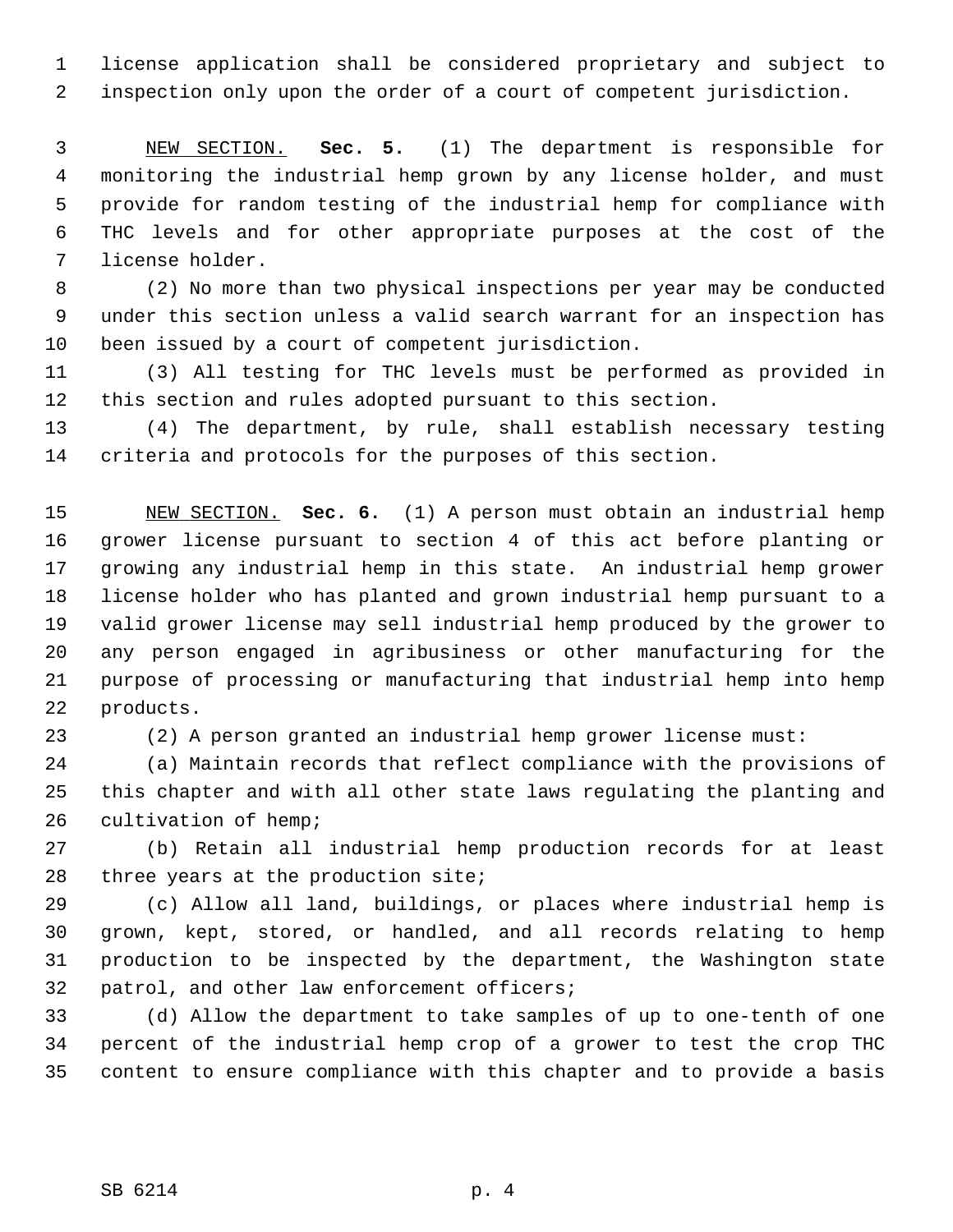1 for sanctions or suspension of a grower who is out of compliance with 2 this chapter;

 3 (e) File with the department documentation indicating that the 4 industrial hemp seeds planted were of a type and variety certified as 5 meeting the THC limitations of this chapter;

 6 (f) Notify the department of the sale of any industrial hemp grown 7 under the license and the names and addresses of the persons to whom 8 the industrial hemp was sold; and

 9 (g) Provide the department with copies of any contracts between the 10 licensee and any person to whom industrial hemp was sold.

11 (3) The department must assist the grower with compliance with the 12 requirements of this section.

13 (4) Any person licensed to grow industrial hemp under this chapter 14 may import and resell industrial hemp seed that has been certified as 15 meeting the THC limitations of this chapter.

16 NEW SECTION. **Sec. 7.** (1) The director or the director's designee 17 may deny, suspend, revoke, or refuse to renew the license of any grower 18 who:

19 (a) Makes a false statement or misrepresentation on an application 20 for a license or renewal of a license;

21 (b) Fails to comply with or violates any provision of this chapter 22 or any rule adopted under this chapter; or

23 (c) Fails to take any action required by the director under the 24 provisions of this chapter.

25 (2) Revocation or suspension of a license may be in addition to any 26 criminal penalties or fines imposed on a grower under other state law.

27 NEW SECTION. **Sec. 8.** The industrial hemp account is created in 28 the state treasury. All receipts from fees collected under section 4 29 of this act must be deposited into the account. Moneys in the account 30 may be spent only after appropriation. Expenditures from the account 31 may be used only for the purposes of defraying the cost of implementing 32 this chapter.

33 NEW SECTION. **Sec. 9.** The director shall adopt rules to implement 34 this chapter.

p. 5 SB 6214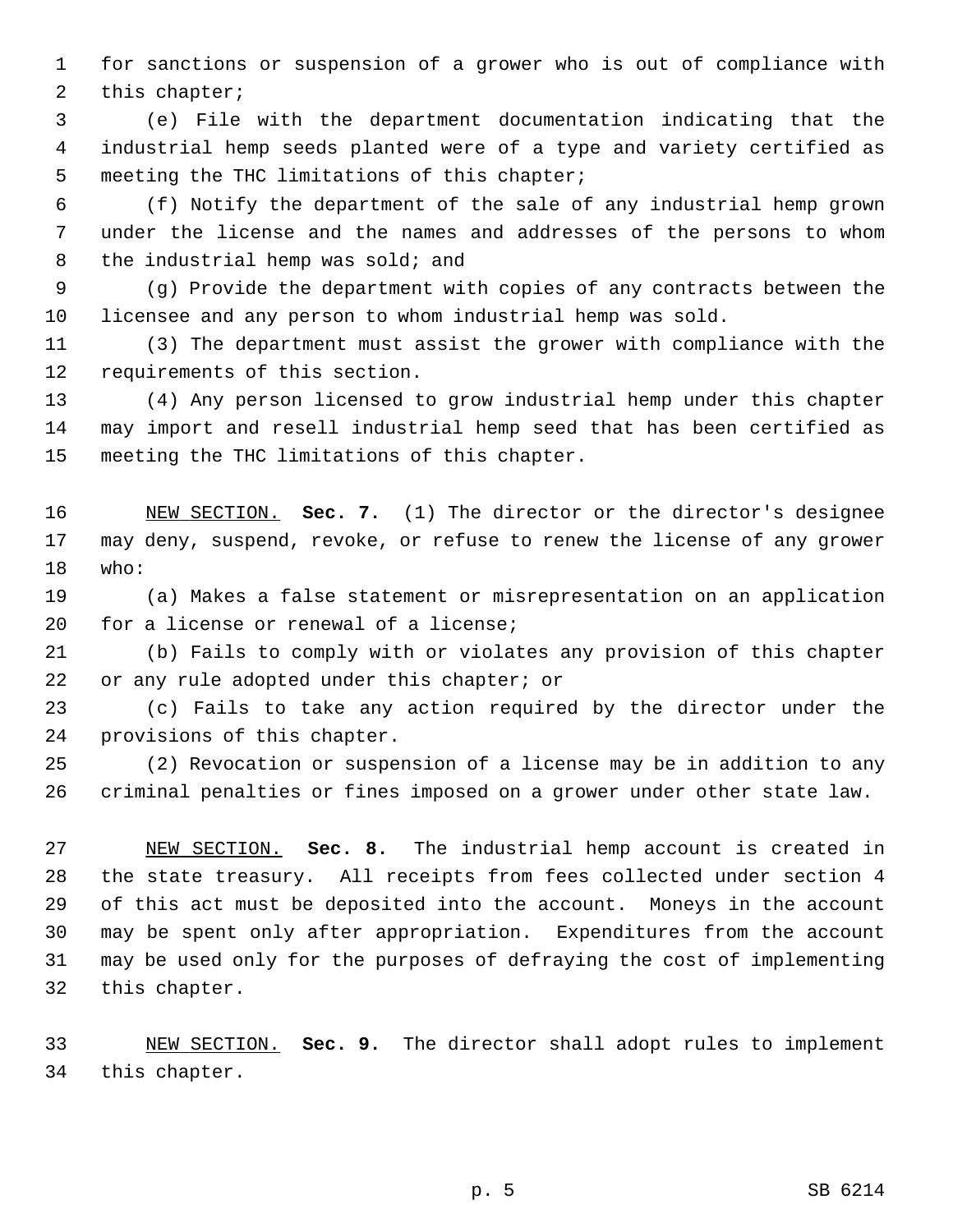1 NEW SECTION. **Sec. 10.** Beginning January 15, 2016, and each 2 January 15th thereafter, the department must report to the relevant 3 committees of the legislature with jurisdiction over agricultural 4 activities regarding implementation of this chapter and on the 5 commercialization of industrial hemp in this state and elsewhere in the 6 world, and recommend any changes to this chapter deemed appropriate.

 7 NEW SECTION. **Sec. 11.** (1) Washington State University shall study 8 the feasibility and desirability of industrial hemp production in 9 Washington state. In conducting the study, the university shall gather 10 information from agricultural and scientific literature, consulting 11 with experts and the public, and reviewing the best practices of other 12 states and countries worldwide regarding the development of markets for 13 industrial hemp and hemp products. The study must include an analysis 14 of:

15 (a) The market economic conditions affecting the development of an 16 industrial hemp industry in the state;

17 (b) The estimated value-added benefit that Washington's economy 18 would reap from having a developed industrial hemp industry in the 19 state;

20 (c) Whether Washington soils and growing conditions are appropriate 21 for economically viable levels of industrial hemp production;

22 (d) The agronomy research being conducted worldwide relating to 23 industrial hemp varieties, production, and use; and

24 (e) Other legislative acts, experiences, and outcomes around the 25 world regarding industrial hemp production.

26 (2)(a) The university shall report its findings to the legislature 27 by January 14, 2015.

28 (b) The report must include:

29 (i) Recommendations for any legislative actions necessary to 30 encourage and support the development of an industrial hemp industry in 31 the state of Washington; and

32 (ii) A statement of whether the net-positive economic benefits to 33 the state through the establishment of an industrial hemp industry in 34 Washington was identified.

35 (3) The finding in the report regarding whether the net-positive 36 economic benefits to the state through the establishment of an